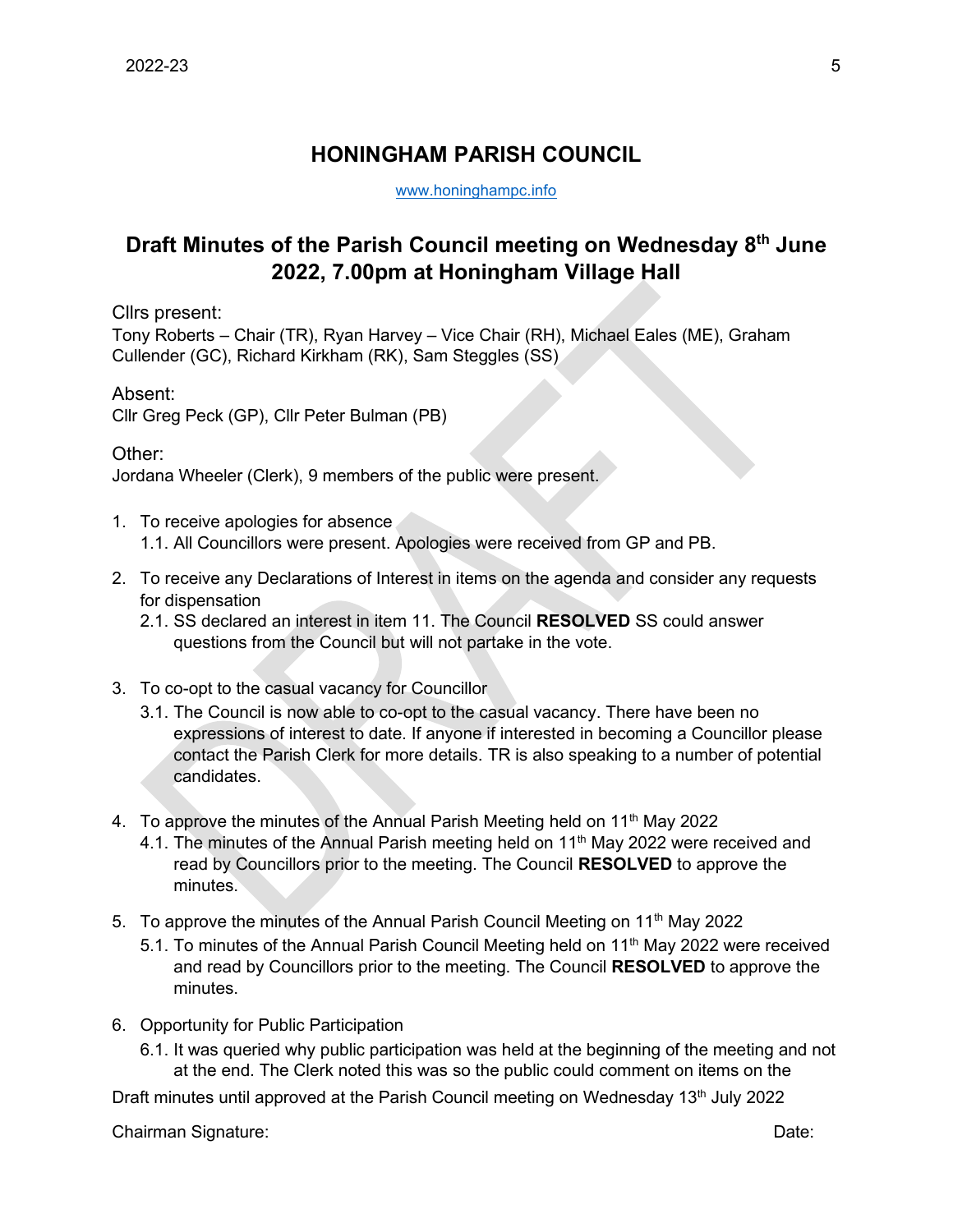agenda before the Council discussed them so any comments could be taken into consideration. The resident felt the public should have the opportunity to comment after decisions have been made. TR requested public participation be moved to the end of the agenda for future meetings.

- 6.2. It was noted the junction of Dereham Road and Berrys Lane is flooding since recent works which left mounds of soil at the side of the road, preventing water run off into the ditches. It was not known who carried out the works. The Clerk will make some enquiries to see if this can be resolved.
- 6.3. The verges at the top of Colton Road, along Mattishall Road, are overgrown again and blocking visibility at the junction. The Clerk will request the verges are cut.
- 6.4. It was noted the poplar trees at the back of the bowling green had grown considerably and required cutting back. Quotes will be required.
- 7. To report on progress of matters arising from previous meetings Information only 7.1. The tyres on the field on Dereham Road are in the process of being removed.
- 8. Finance To review and approve the bank reconciliation for May 2022 and approve payments for the following:

The Clerk noted that the Council were now set up to use online banking again following the recent change of signatories. The Council considered the bank reconciliation, no queries were raised. The Council **RESOLVED** to approve the payments.

|     | <b>Description</b>                           | Payment     | amount  |
|-----|----------------------------------------------|-------------|---------|
|     |                                              | Type/Cheque |         |
|     |                                              | Number      |         |
| 8.1 | Zurich Ltd - Insurance 2022-23               | <b>BACS</b> | £496.32 |
| 8.2 | Sandra Lain - Internal Audit 2021-22         | <b>BACS</b> | £50.00  |
| 8.3 | Jordana Wheeler - Salary & Expenses May 2022 | <b>BACS</b> | £85.34  |

- 9. To consider matters in relation to the annual audit for financial year 2021-22
	- 9.1 To consider the Internal Auditors report for the financial year ending 31 March 2022 and consider recommendations
		- 9.1.1 The Clerk explained the audit process and praised how thorough the auditor had been and recommended using her next year. The Council considered each recommendation from the report and any action required.
		- 9.1.2 The adjustments to the expenditure list recommended have been made and published, these were due to a typo, overall figures were correct.
		- 9.1.3 The Council will implement a new process for recording bi-weekly play area inspections.

**ACTION** – Clerk to speak to play area inspector for a recommended check list.

Draft minutes until approved at the Parish Council meeting on Wednesday 13<sup>th</sup> July 2022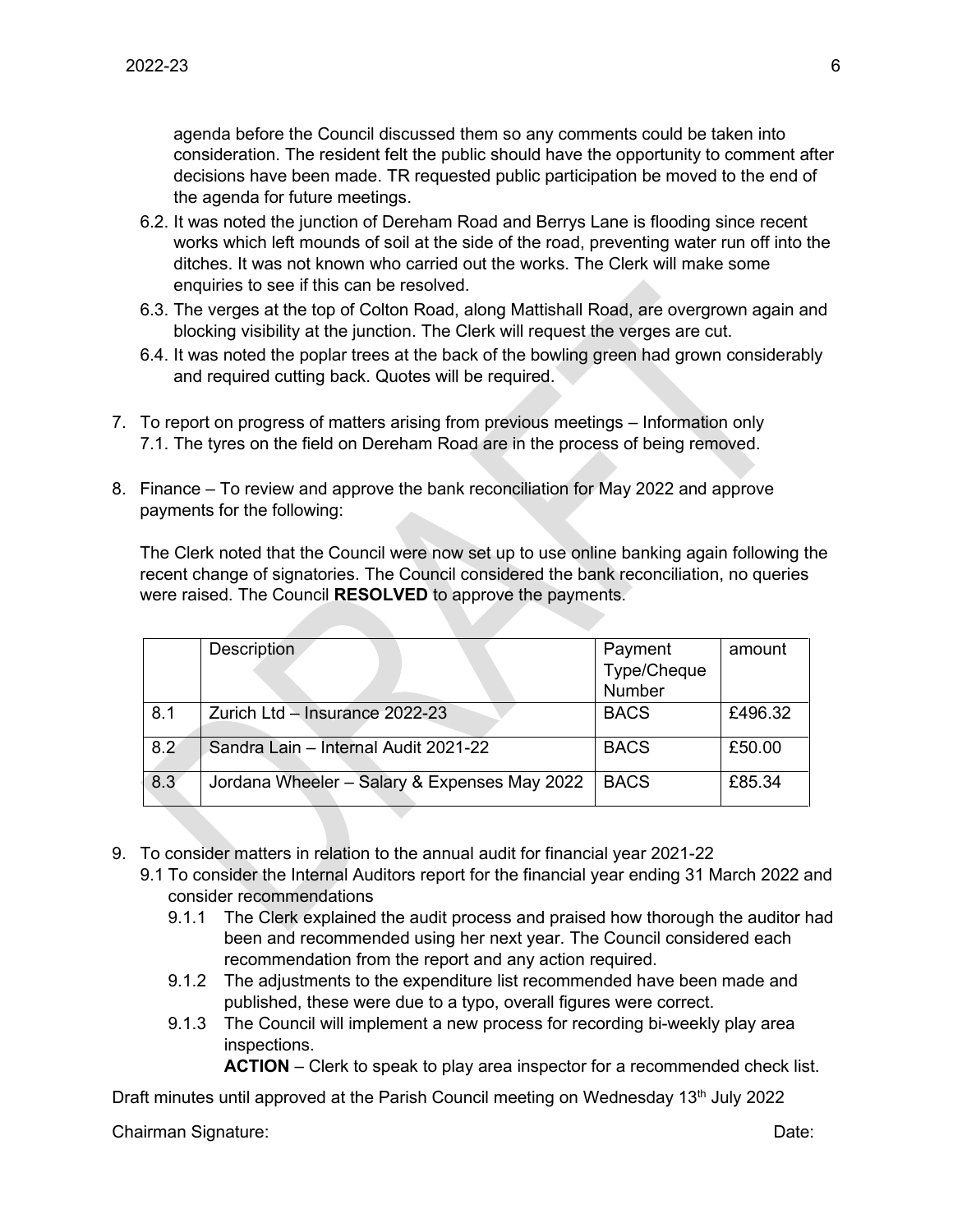- 9.1.4 As the Clerk is due to change in the next few months it was suggested the Council verify with the new Clerk that they have appropriate insurance cover for working from home.
- 9.1.5 The current Clerk is leaving therefore the Council have noted the requirement for an annual appraisal and will carry one out, when appropriate, with the new Clerk.
- 9.1.6 Insurance recommendations are being considered under item 10.
- 9.1.7 The Clerk recommended updating the Reserves Policy in September, prior to beginning the budget setting.
- 9.1.8 The Website Accessibility policy will be updated.
- 9.1.9 Recording of S137 payments in the minutes was noted and would be ongoing as required.
- 9.1.10 TR thanked the Clerk for her work on completing the audit.
- 9.2 To agree the accounts for the financial year ending 31 March 2022
	- 9.2.1 The Clerk summarised expenditure against the budget. Overall income was £8840, lower than predicted due to CIL money being paid later than anticipated. Overall expenditure was £7658, 87% of the precept.
	- 9.2.2 Areas of overspend included general village maintenance, this was covered by the underspend on grass cutting at the bowling green. Areas of underspend included hall hire, due to some meetings still being held virtually earlier in the year, withholding the donation to the Parish Pump, and no training being undertaken. £565 of unspent play area maintenance fund has been transferred to a new reserve for replacement play equipment.
	- 9.2.3 The Clerk noted the general reserves were now higher than the precept and the Council should consider reallocating some of this to other projects such as the replacement play equipment.
	- 9.2.4 VAT is to be reclaimed, this must be greater than  $£100$  to claim and is dependent on when larger invoices are paid. Including reserves, the closing balance was £21,254. The Clerk noted this figure was already out of date due to a large amount of CIL received in April.
	- 9.2.5 RK queried the election costs and computer costs reserves, the Clerk explained the purpose of these. The Council had no further queries and **RESOLVED** to approve the accounts for 2021-22.
- 9.3 To consider the assertions on, and complete, the Annual Governance Statement 2021- 22 and to authorize the Clerk and Chairman to sign
	- 9.3.1 The Council considered the Annual Governance Statement and suggested answers. The Council **RESOLVED** to approve the Annual Governance Statement. The Clerk and Chairman signed the form.
- 9.4 To consider and approve the Accounting Statements 2021-22 and to authorize the Chairman to sign
	- 9.4.1 The Clerk summarised the Accounting statement and noted why the figures are different to the budget comparison considered, noting the requirement to record figures under different groupings for the Statement and the inclusion of VAT. The Council **RESOLVED** to approve the Accounting Statement. The Chairman signed the form.

Draft minutes until approved at the Parish Council meeting on Wednesday 13<sup>th</sup> July 2022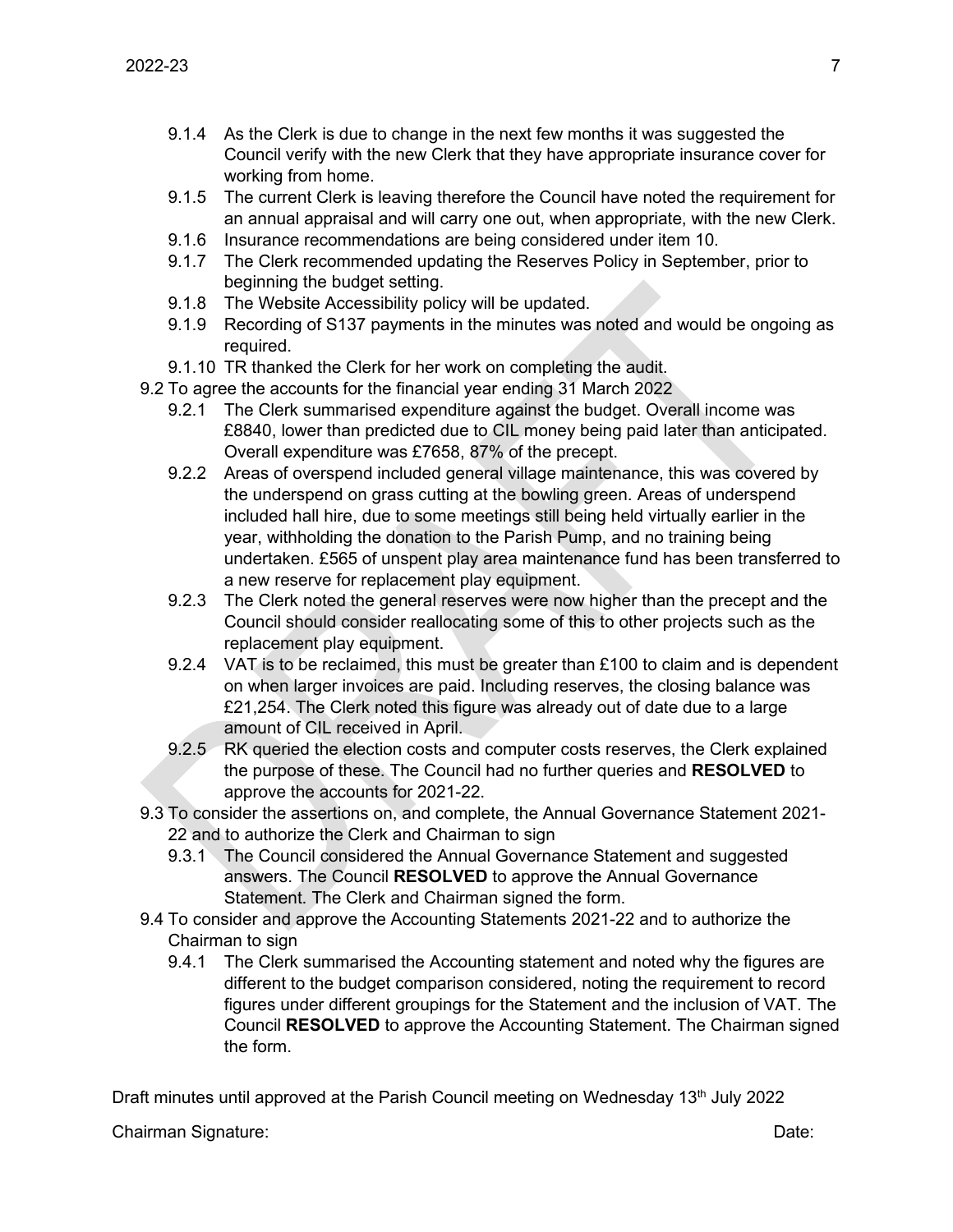- 9.5 To consider whether to exempt the Council from an external audit and if so to authorize the Clerk and Chairman to sign the form
	- 9.5.1 The Clerk noted the annual income and expenditure where both less than £25,000 making the Council eligible to declare themselves exempt from external audit. The Clerk noted the Council is not expected to be exempt next year due to the amount of CIL received and will likely be subject to an additional external audit. The Council **RESOLVED** to declare themselves exempt from external audit. The Clerk and Chairman signed the form.
- 10. To ratify the insurance cover for 2022-23
	- 10.1. The Council considered quotes. TR queried if the 3-year agreements available gave a fixed quote for that period. The Clerk confirmed this only provided a % discount off the price as any renewal cost will be dependent on the assets and requirements at the point in time. If new play equipment were installed the insurance costs could go up. The Council **RESOLVED** to renew with Zurich for 1 year only.
	- 10.2. The internal auditor recommended considering Business Interruption cover and Cyber Liability cover. As the Council has no other income apart from the precept they do not require Business Interruption cover. The Council felt they needed a greater understanding of what protection Cyber Liability cover provided and will investigate this further with the view to considering this for 2023-24. This is likely to increase insurance costs.
- 11. To consider an application to the Council Grant Scheme
	- 11.1. SS has submitted an application for a £1000 grant from the scheme to help fund a new defibrillator which will be sited at The Goat Shed. The Goat Shed will be responsible for the ongoing maintenance, costs and insurance of the defibrillator once installed. The Clerk noted there was currently £950 in the Grant Scheme fund, the scheme is intended to make grants of £250 per application.
	- 11.2. Councilllors considered options for the amount to donate. They were keen to support the application but wanted to retain some of the fund for future applications. The Council **RESOLVED** to make a grant of £250 to The Goat Shed towards the installation of a defibrillator.
- 12. To consider options for the future of the Bowling Green and Play Area
	- 12.1. TR was keen to hear residents' ideas of how to develop the bowling green. The land was gifted to the parish for recreational use and should be retained for that use. It is not currently known if any further CIL money will be received which could be put towards the project. RH will use the community facebook page to request ideas.
	- 12.2. TR was keen to have an events committee in the future to arrange more community events, GC noted the bowling green is a good space for this type of event. SS felt this matter had been discussed on multiple occasions and urged Councillors to make a decision and move forward.
	- 12.3. The Council **RESOLVED** to install a fence around the bowling green to make it safe, remove the fence between the playing field and bowling green and create a safe

Draft minutes until approved at the Parish Council meeting on Wednesday 13<sup>th</sup> July 2022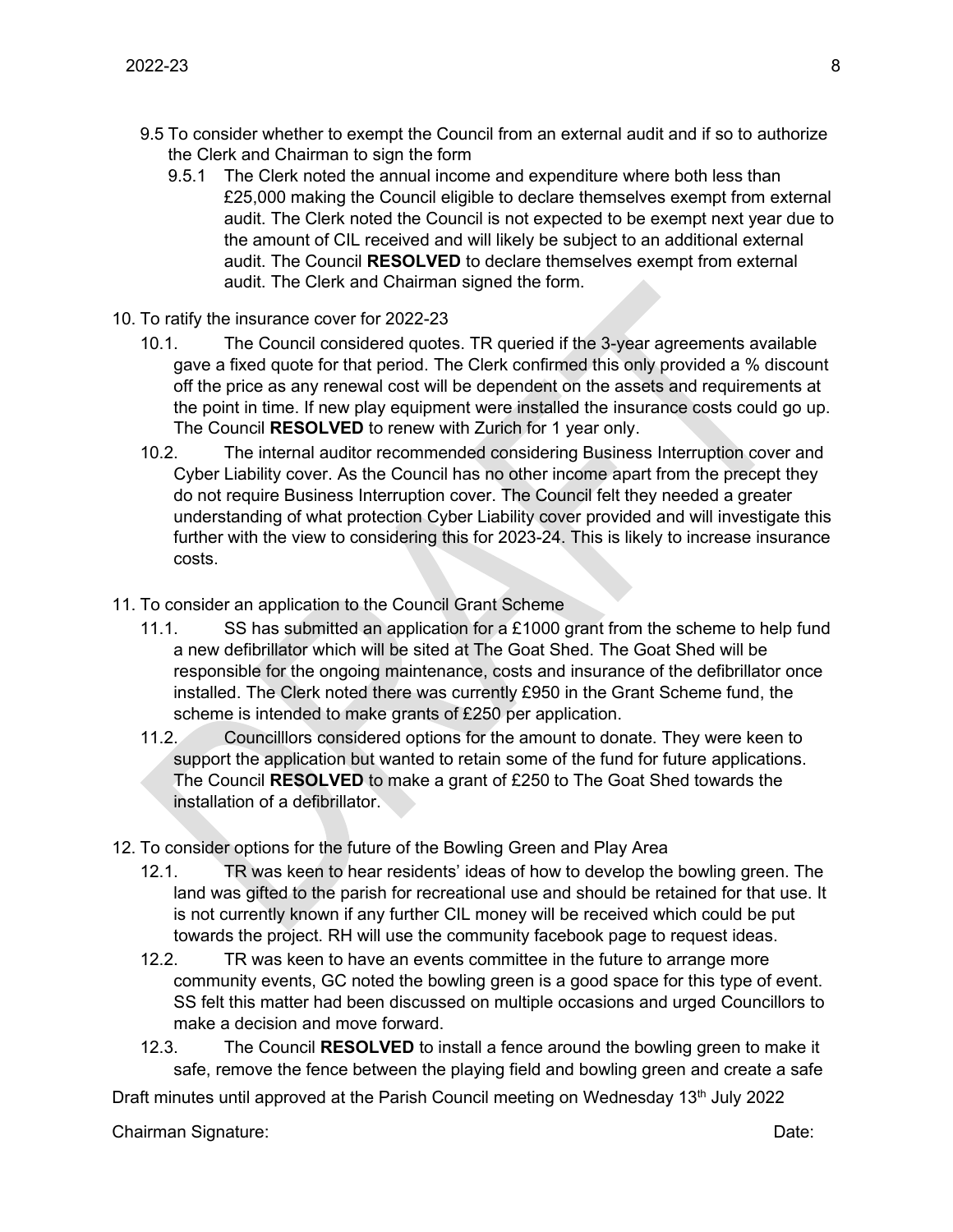access between the 2 areas. Additional picnic benches (6 dependant on cost) will be installed. Decisions on the future of the play equipment will be made once the annual play area inspection has been received.

**ACTION** – obtain quotes for picnic benches.

- 13. To consider and agree how to spend CIL
	- 13.1. The Council **RESOLVED** to use the CIL money to make improvements at the bowling green. If there is any unspent CIL following this TR would like to obtain suggestions from residents on how to spend the CIL for the benefit of the community.
- 14. To discuss residents concerns about speeding traffic on Hall Drive
	- 14.1. There has been an increase in traffic along Hall Drive, particularly delivery drivers. Sat Navs also use the route despite it not being suitable. It was suggested that additional speed signs were installed however the road is a Private Road therefore only the landowner has the power to install these. Concerned residents should speak directly to the landowner.
	- 14.2. As the road leads off the triangular junction off The Street, it was suggested there could be improved signage on the approach to Hall Drive. **ACTION** – Clerk to write to Norfolk County Council raising concerns and requesting improved speed signs on the triangular junction.
- 15. To consider a response to the following planning application:
	- 15.1. Application 20220770 Extensions, alternations & new garage, Brittons Grove, Colton Road, Honingham It was noted no objections from neighbours had been submitted. The Council **RESOLVED** they had no objections to application 20220770.
- 16. To agree a location for the installation of the blue pandemic recognition plaque 16.1. The plaque will either be erected in the village hall or the phone box.
- 17. Correspondance
	- 17.1. Norwich Western Link Project Update Alternations to the route are still being considered and have been delayed until the start of July.

The Chairman allowed an extra public participation session to take place.

- 17.2. A resident complained about the cheap and flimsy nature of the traffic mirror on the drive to the village hall.
- 17.3. A resident queried why the Council has got such large reserves, including money set aside for an election which will never happen. The Clerk explained the election process and potential costs if a bi-election took place. TR noted a large amount of maintenance required in the village. Funds allocated to this accounted for a proportion of the increase to the precept. Previously funds spent on maintenance did not cover

Draft minutes until approved at the Parish Council meeting on Wednesday 13<sup>th</sup> July 2022